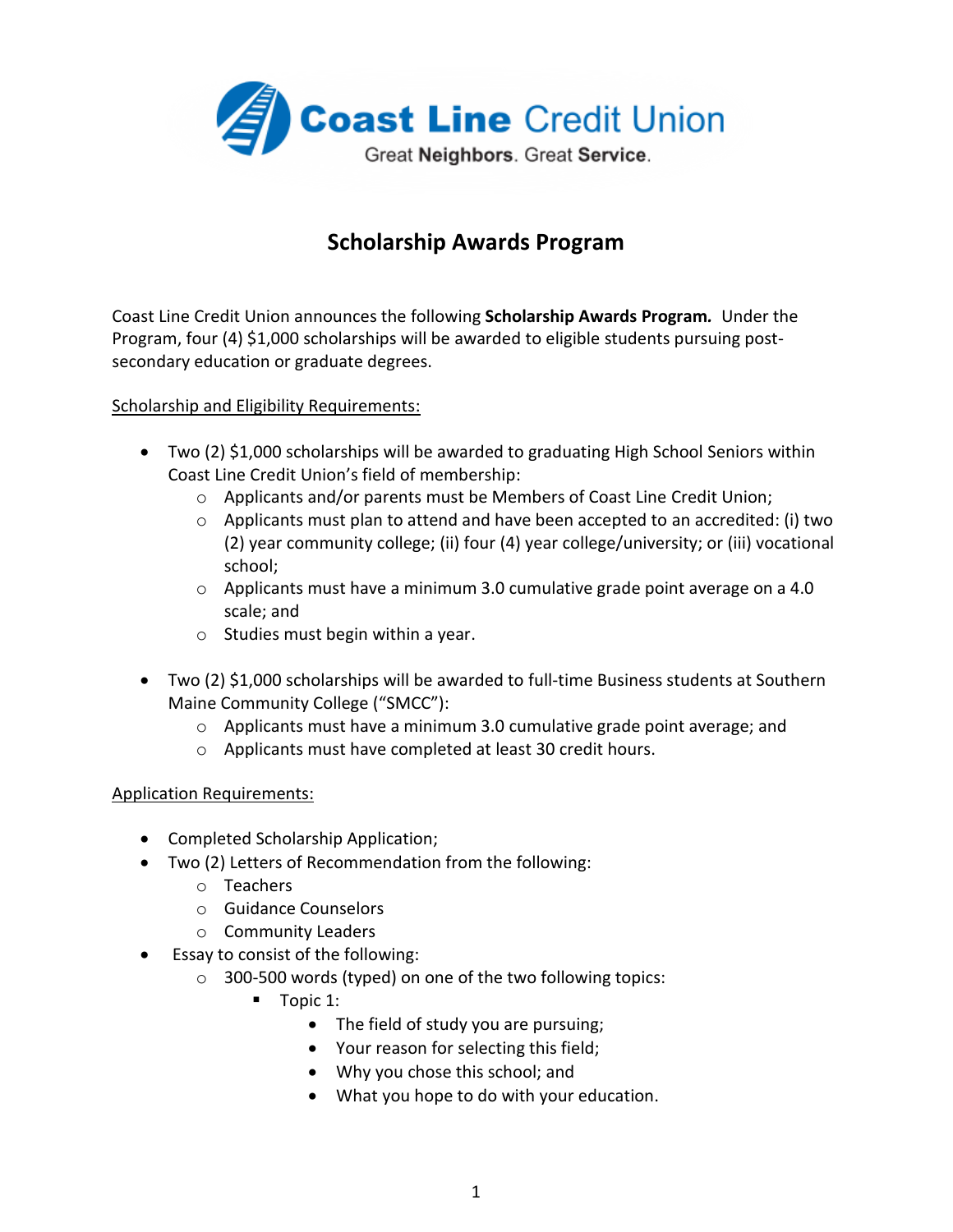

- Topic 2:
	- A person who has influenced you (the student), and why.
- High School Seniors must also submit a copy of their Acceptance Letter from the college/university or vocational school choice.
- The High School applications will be reviewed and recipients selected by the Coast Line Credit Union Scholarship Committee. The completed application, along with all supporting documentation, must be returned no later than July  $1^{st}$  to:

Coast Line Credit Union ATTN: Scholarship Committee 333 Cottage Road South Portland ME 04106

• The SMCC applications will be reviewed and recipients selected by the Coast Line Credit Union Scholarship Committee. The completed application, along with all supporting documentation, must be returned no later than December 1<sup>st</sup> to:

> Coast Line Credit Union ATTN: Scholarship Committee 333 Cottage Road South Portland ME 04106

- Family members of Coast Line Credit Union's Board of Directors, Supervisory Committee and/or Credit Union staff are **not** eligible to participate.
- Scholarship funds will be paid directly to the student upon receiving a Certificate of Enrollment. Coast Line in its sole discretion may revoke any scholarship if it determines that an intended recipient has engaged in any conduct that it deems deleterious to the credit union.

Applications can be downloaded from Coast Line Credit Union's website at:

www.coastlinecu.com/forms-and-applications

Please submit any questions to: scholarships@coastlinecu.com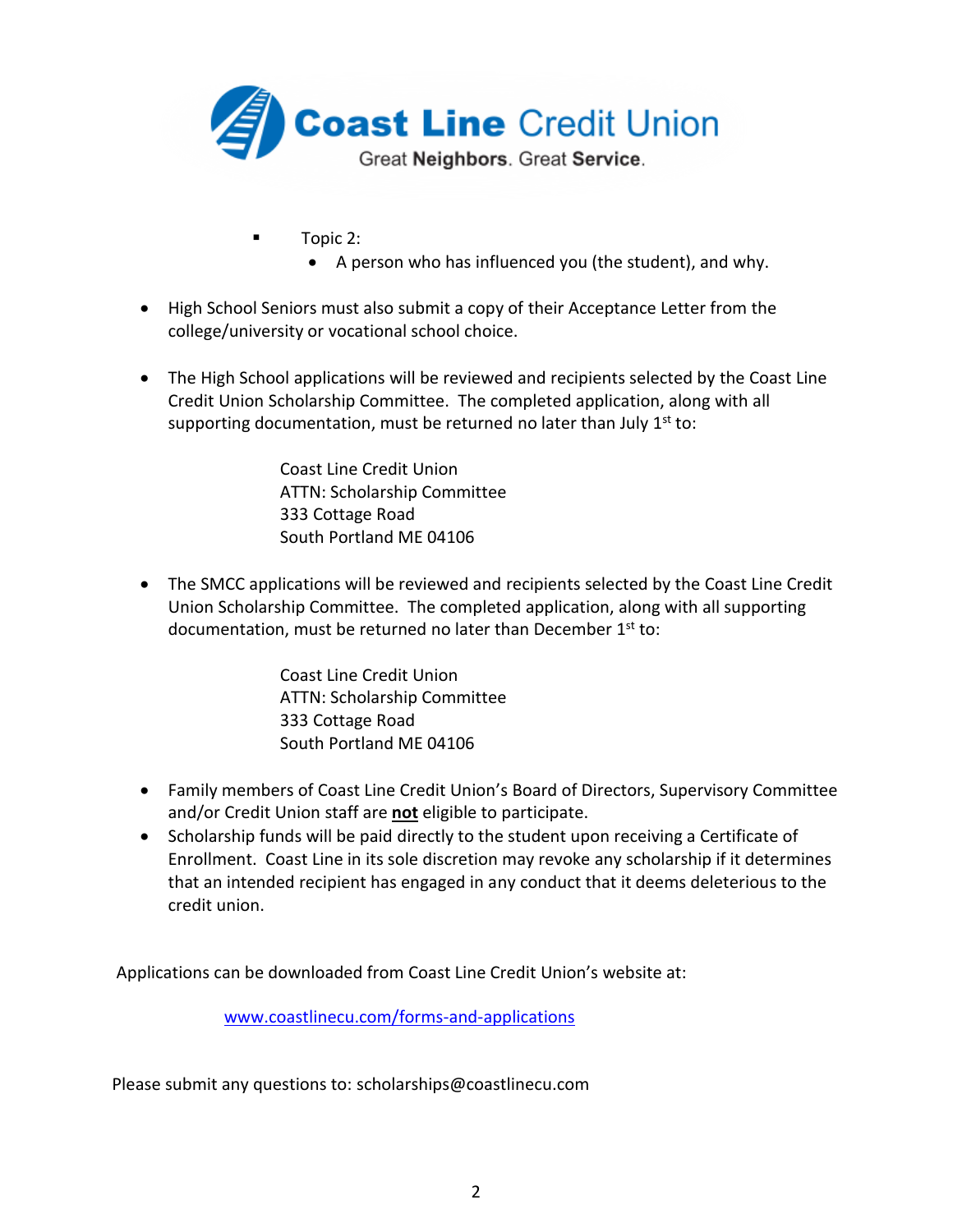

Г

## **SCHOLARSHIP APPLICATION**

| Please type your answers. Use an additional piece of paper if necessary |                                                                                                                                                                           |                             |             |  |
|-------------------------------------------------------------------------|---------------------------------------------------------------------------------------------------------------------------------------------------------------------------|-----------------------------|-------------|--|
| 1.                                                                      | Last Name:                                                                                                                                                                | First Name, Middle Initial: |             |  |
|                                                                         |                                                                                                                                                                           |                             |             |  |
| 2.                                                                      | <b>Mailing Address</b>                                                                                                                                                    |                             |             |  |
|                                                                         | Street:                                                                                                                                                                   |                             |             |  |
|                                                                         | City:<br>State:                                                                                                                                                           |                             | Zip:        |  |
| 3.                                                                      | Daytime telephone number:                                                                                                                                                 |                             |             |  |
|                                                                         | Email address:                                                                                                                                                            |                             |             |  |
| 4.                                                                      | Date of birth: Month<br>Day Year                                                                                                                                          |                             |             |  |
| 5.                                                                      | Cumulative Grade Point Average (GPA): [10] (On a 4.0 scale)                                                                                                               |                             |             |  |
| 6.                                                                      | Name and location of high school:                                                                                                                                         |                             |             |  |
| 7.                                                                      | Anticipated field of study:                                                                                                                                               |                             |             |  |
|                                                                         | FOR HIGH SCHOOL APPLICANTS ONLY:                                                                                                                                          |                             |             |  |
| 8.                                                                      | Name & address of parent(s) or legal guardian(s):<br>(Include address if different from your own listed in Question 2.)<br>Name(s):<br>Street:<br>City:<br>State:<br>Zip: |                             |             |  |
|                                                                         |                                                                                                                                                                           |                             |             |  |
|                                                                         | Home phone of parents or legal guardians:                                                                                                                                 |                             | Work phone: |  |
|                                                                         | Credit Union Account Number:                                                                                                                                              |                             |             |  |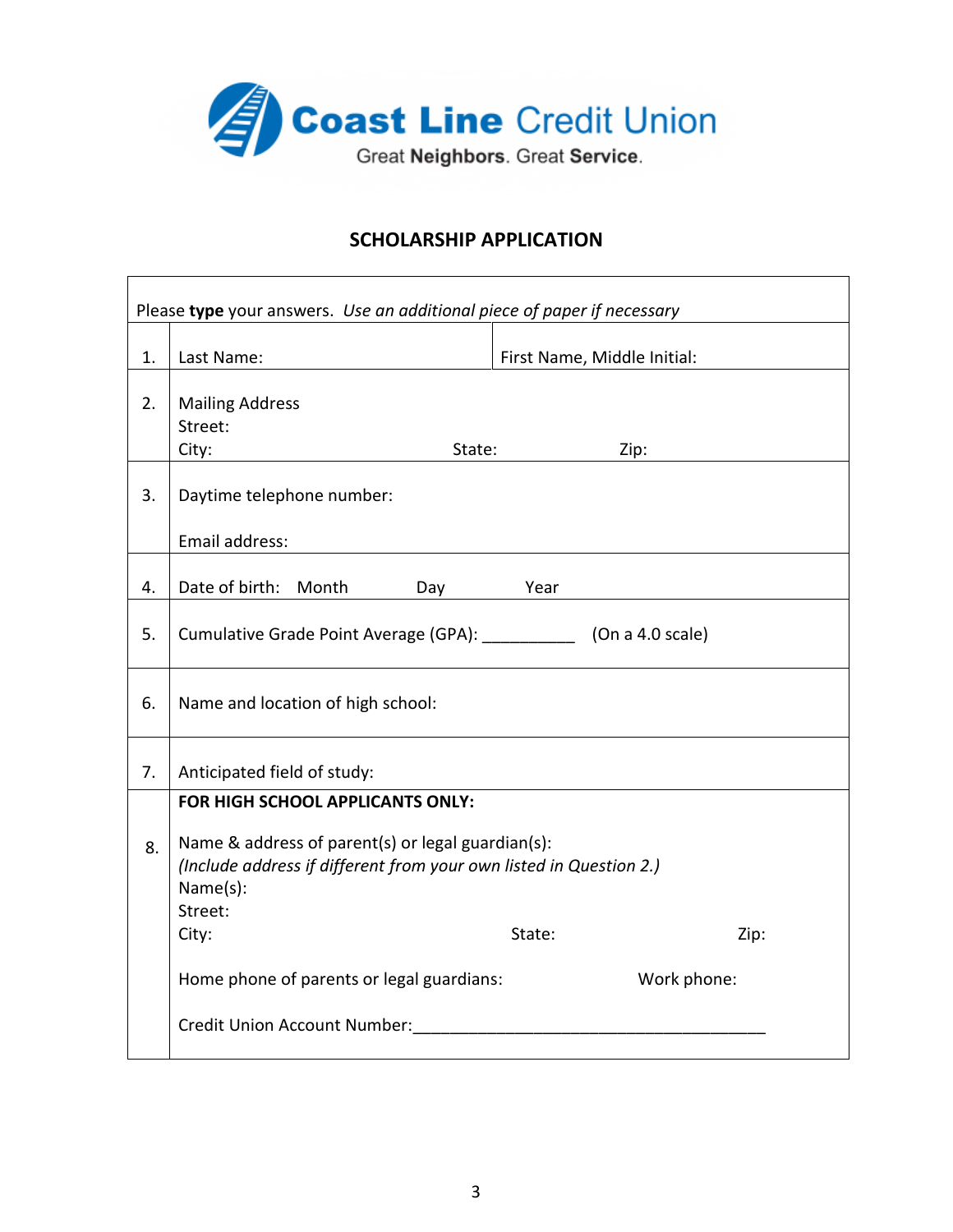

### **STATEMENT OF ACCURACY FOR STUDENTS**

I hereby affirm that all the above stated information provided by me is true and correct to the best of my knowledge. I also consent that if chosen as a scholarship winner, my picture may be taken and used to promote the Coast Line Credit Union's Scholarship Program. (Coast Line may waive photo due to unusual or compelling circumstances.)

I hereby understand I will not submit this application without all required attachments and supporting information. Incomplete applications, applications that do not meet eligibility criteria or late applications will not be considered for this scholarship.

Signature of Scholarship Applicant

\_\_\_\_\_\_\_\_\_\_\_\_\_\_\_\_\_\_\_\_\_\_\_\_\_\_\_\_\_\_\_ Date: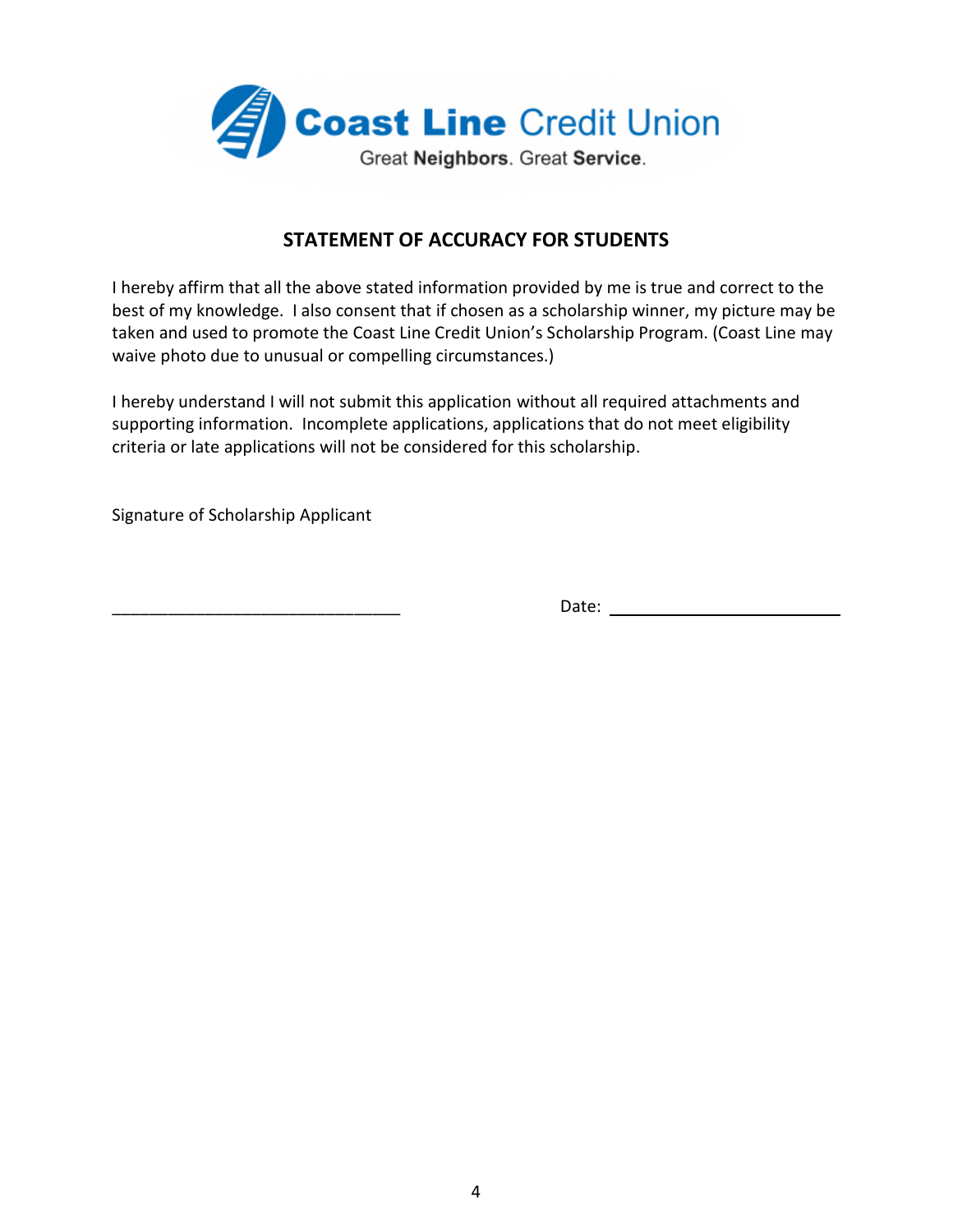

# **STATEMENT OF SUPPORT BY GUIDANCE COUNSELOR (For High School Applicants only)**

I hereby affirm that this application meets the criteria set forth by this scholarship program and support submission of this application to Coast Line Credit Union's Scholarship Program.

| Contact information (email and phone): Next and some series are sensing that the control of the control of the control of the control of the control of the control of the control of the control of the control of the contro |  |  |  |  |
|--------------------------------------------------------------------------------------------------------------------------------------------------------------------------------------------------------------------------------|--|--|--|--|
| Date:                                                                                                                                                                                                                          |  |  |  |  |
|                                                                                                                                                                                                                                |  |  |  |  |